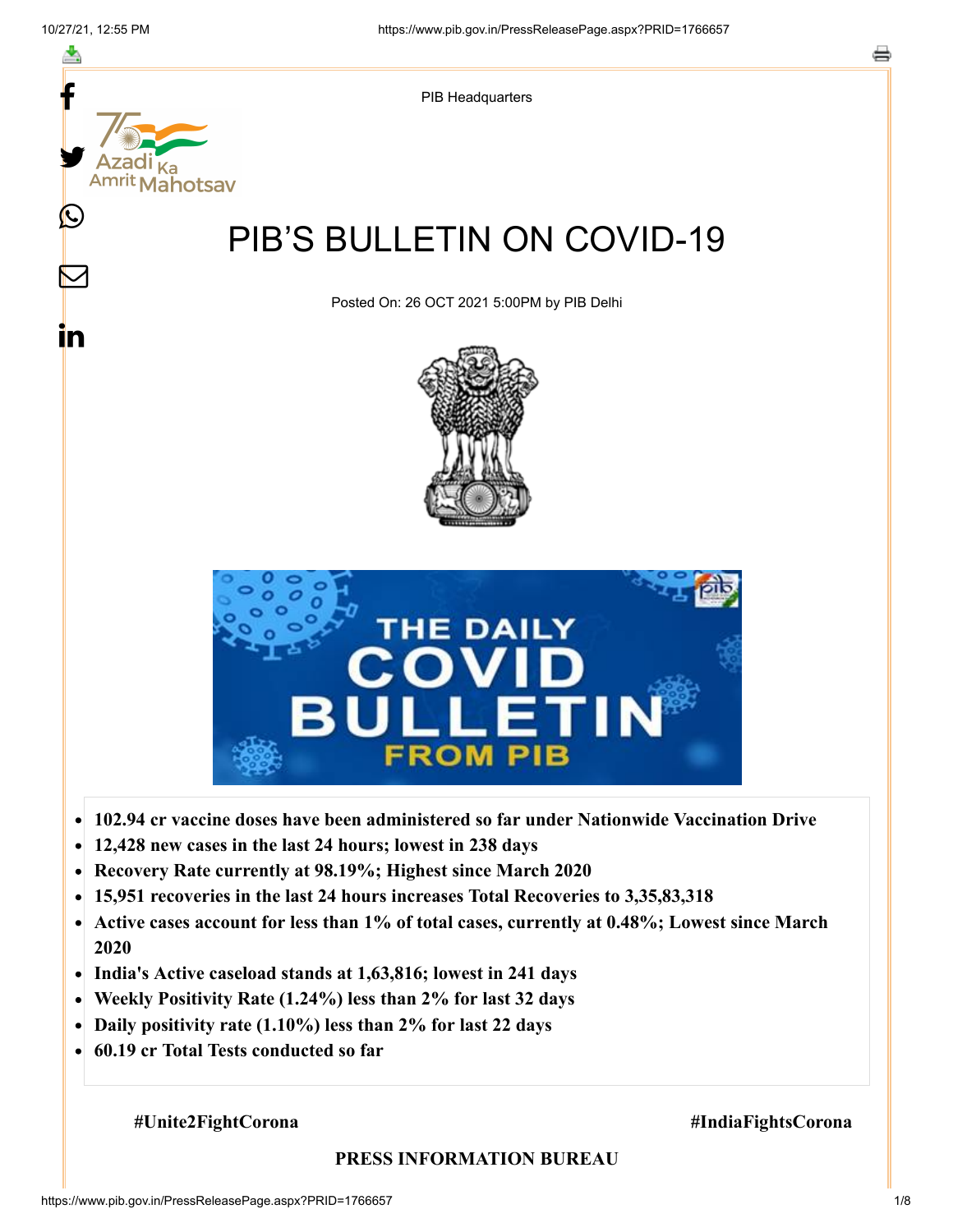f

 $\bigcirc$ 

 $\bm \nabla$ 

in

10/27/21, 12:55 PM https://www.pib.gov.in/PressReleasePage.aspx?PRID=1766657

# **MINISTRY OF INFORMATION & BROADCASTING**

# **GOVERNMENT OF INDIA**



**COVID-19 Update**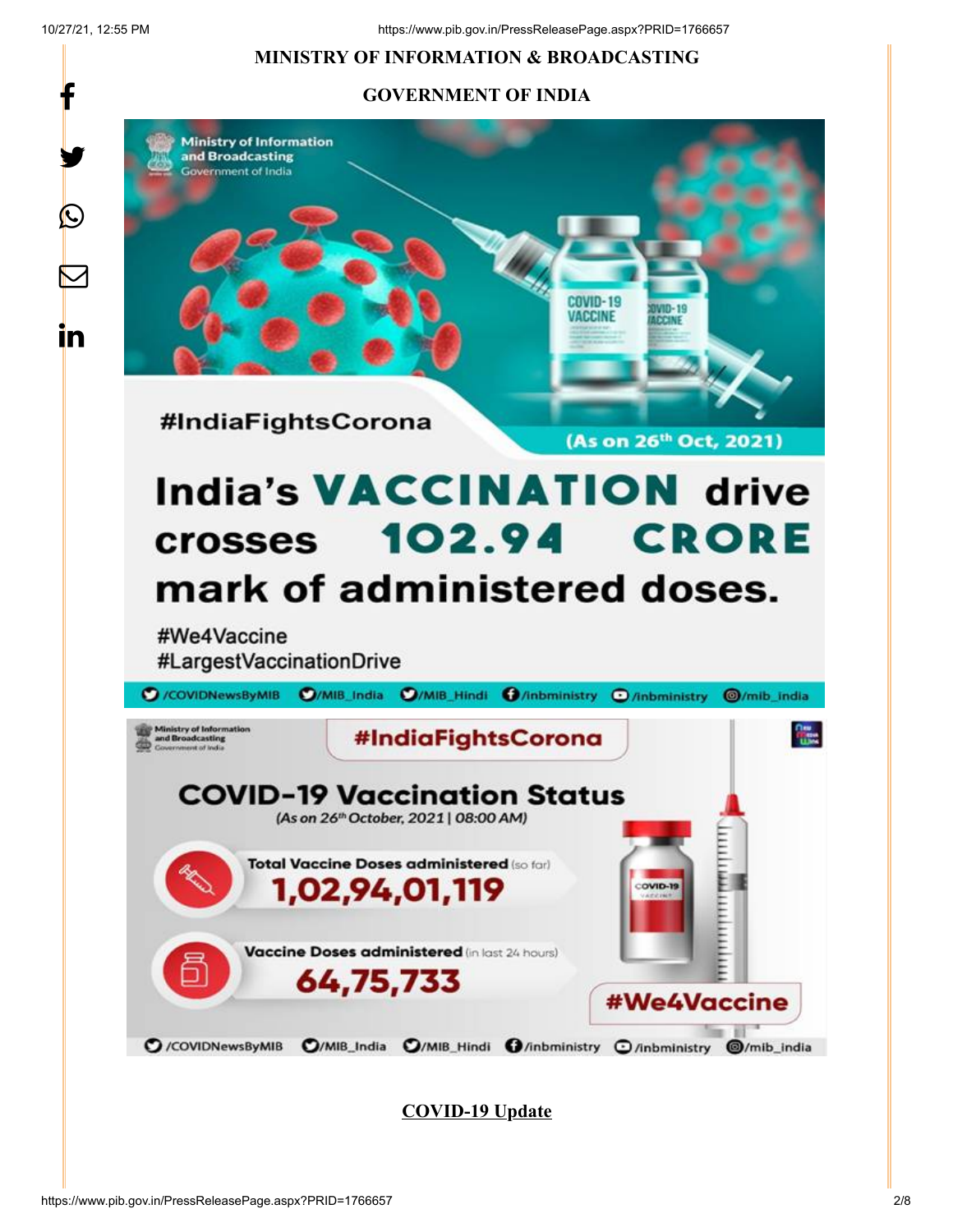f

y.

 $\bigcirc$ 

**India's Cumulative COVID-19 Vaccination Coverage exceeds 102.94 Cr**

#### **Recovery Rate currently at 98.19%; Highest since March 2020**

#### **12,428 New Cases reported in the last 24 hours**

**India's Active Caseload (1,63,816) is lowest in 241 days**

#### **Weekly Positivity Rate (1.24%) less than 2% for last32 days**

With the administration of **64,75,733** vaccine doses in the last 24 hours, India's COVID-19 vaccination coverage has exceeded **102.94 Cr (1,02,94,01,119)** as per provisional reports till 7 am today. This has  $\sum_{\text{been achieved through }1,02,28,502}^{\text{coverage has exceeded }102.94 \text{ Cr } (1,02,94,101)$  $\bm{\nabla}$ 

The break-up of the cumulative figure as per the provisional report till 7 am today include:

| <b>HCWs</b>           | $1st$ Dose           | 1,03,78,376    |
|-----------------------|----------------------|----------------|
|                       | $2nd$ Dose           | 91,61,406      |
| <b>FLWs</b>           | 1 <sup>st</sup> Dose | 1,83,69,785    |
|                       | $2nd$ Dose           | 1,57,60,430    |
| Age Group 18-44 years | 1 <sup>st</sup> Dose | 40,94,98,214   |
|                       | 2 <sup>nd</sup> Dose | 12,88,99,829   |
| Age Group 45-59 years | 1 <sup>st</sup> Dose | 17,25,40,509   |
|                       | 2 <sup>nd</sup> Dose | 9,20,43,343    |
| Over 60 years         | 1 <sup>st</sup> Dose | 10,83,99,191   |
|                       | 2 <sup>nd</sup> Dose | 6,43,50,036    |
| <b>Total</b>          |                      | 1,02,94,01,119 |

The recovery of **15,951** patients in the last 24 hours has increased the cumulative tally of recovered patients (since the beginning of the pandemic) to **3,35,83,318.**

.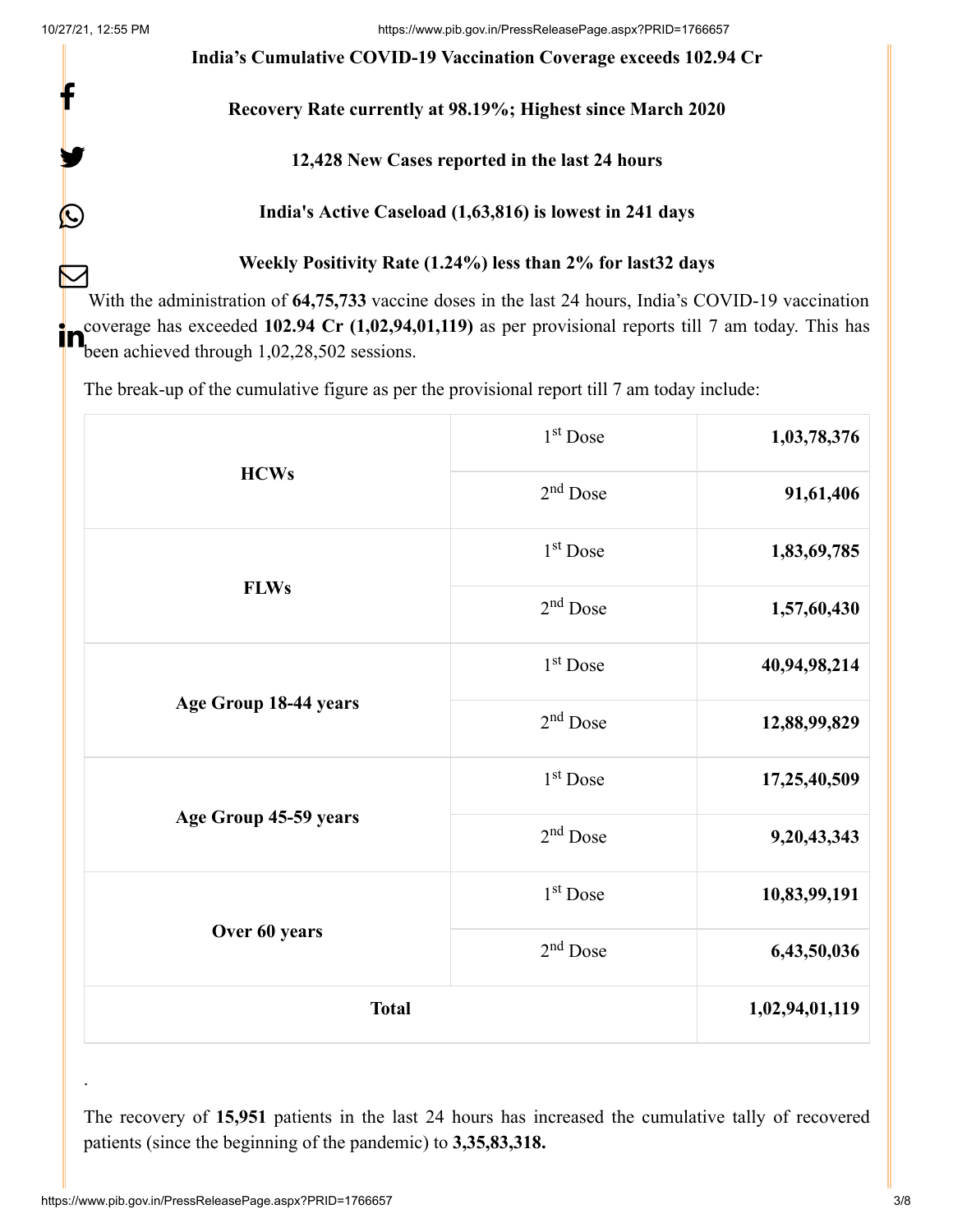Consequently, India's recovery rate stands at **98.19%**. Recovery Rate is currently at its highest peak since March 2020.



Sustained and collaborative efforts by the Centre and the States/UTs continue the trend of less than 50,000 Daily New Cases that is being reported for 121 consecutive days now.



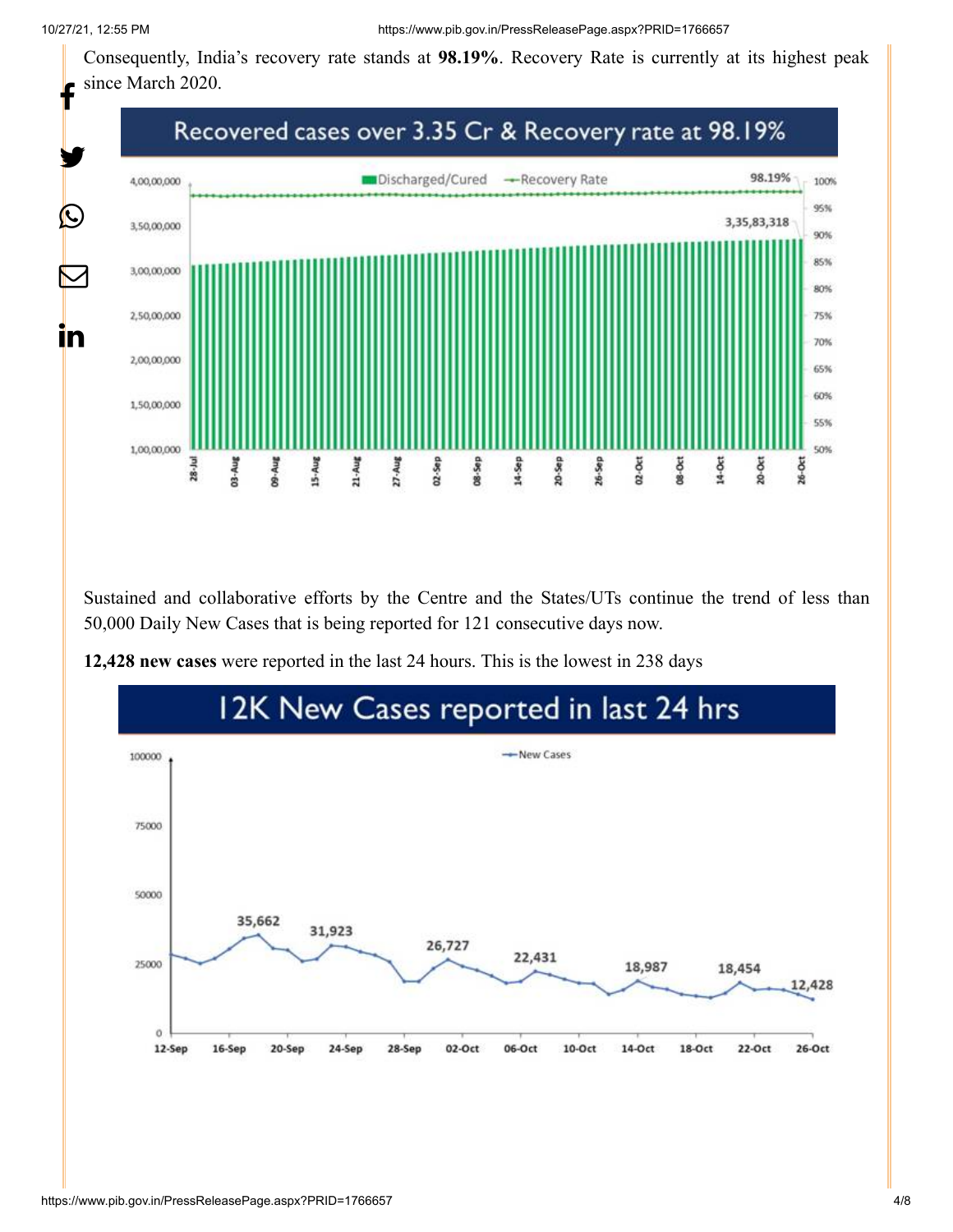The Active Caseload remains below 2 lakh mark and is presently at **1,63,816 which is lowest in 241 days.**Active cases presently constitute **0.48%** of the country's total Positive Cases, which **is lowest since March 2020.** f



The testing capacity across the country continues to be expanded. The last 24 hours saw a total of

11,31,826 tests being conducted. India has so far conducted over**60.19 Cr (60, 19,01,543**) cumulative tests.

While testing capacity has been enhanced across the country, **Weekly Positivity Rate at 1.24% remains less than 2% for the last 32 days now.** The **Daily Positivity rate reported to be1.10%.** The daily Positivity rate has remained below2% for last 22 days and below 3% for 57 consecutive days now.



<https://pib.gov.in/PressReleasePage.aspx?PRID=1766468>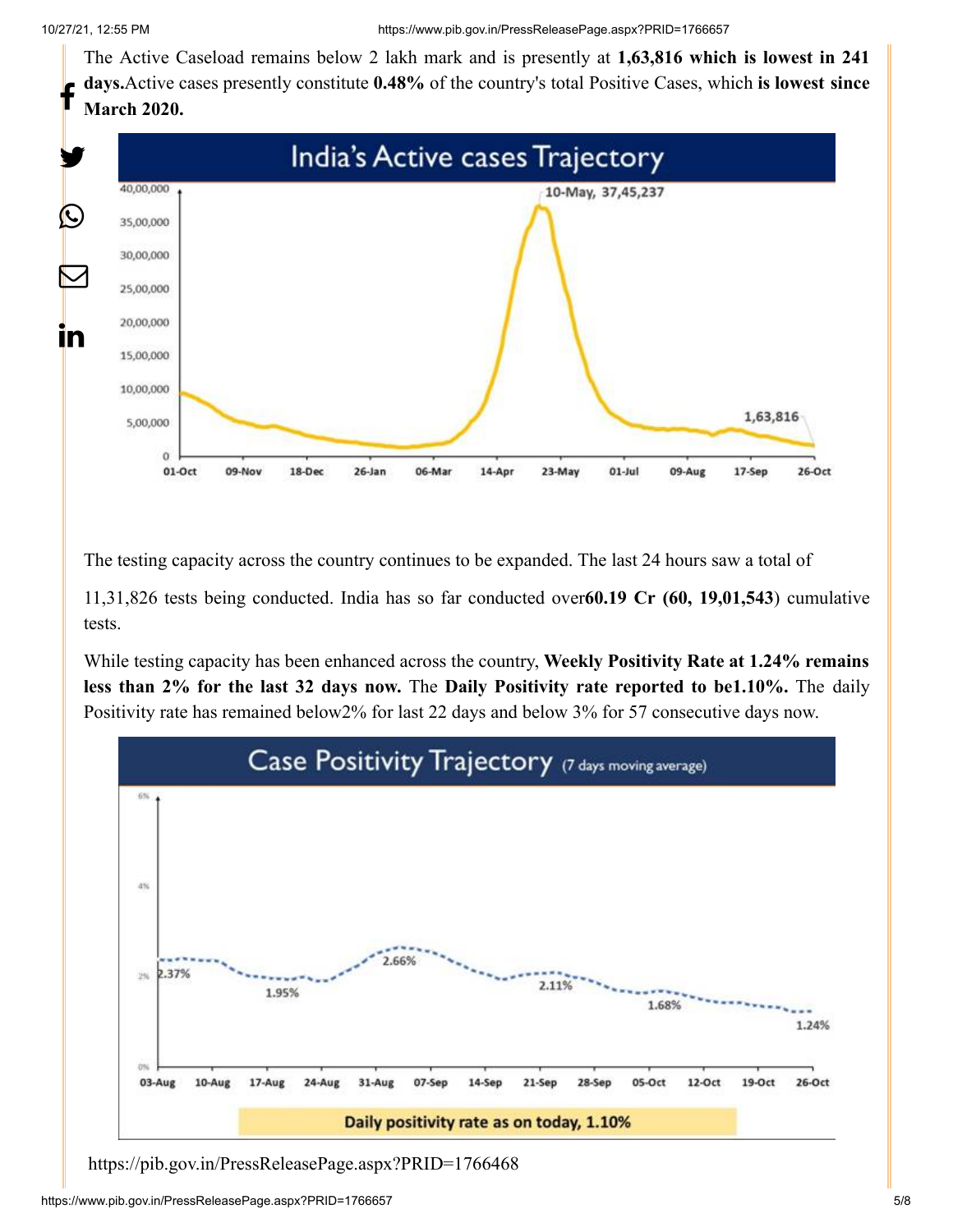f

y.

 $\bigcirc$ 

#### **Update on COVID-19 Vaccine Availability in States/UTs**

**More than 107.22Crore vaccine doses provided to States/UTs**

### **More than 12.37 Crore balance and unutilized vaccine doses still available with States/UTs**

The Union Government is committed to accelerating the pace and expanding the scope of COVID-19 vaccination throughout the country. The new phase of universalization of COVID-19 vaccination commenced from 21<sup>st</sup> June 2021. The vaccination drive has been ramped up through availability of more **T**<br>**T**We vaccines, advance visibility of vaccine availability to States and UTs for enabling better planning by them, and streamlining the vaccine supply chain.

As part of the nationwide vaccination drive, Government of India has been supporting the States and UTs by providing them COVID Vaccines free of cost. In the new phase of the universalization of the COVID19 vaccination drive, the Union Government will procure and supply (free of cost) 75% of the vaccines being produced by the vaccinemanufacturers in the country to States and UTs.

| <b>VACCINE DOSES</b>     | (As on $16^{th}$ October 2021) |
|--------------------------|--------------------------------|
| <b>SUPPLIED</b>          | 1,07,22,96,865                 |
| <b>BALANCE AVAILABLE</b> | 12,37,18,504                   |

More than **107.22crore(1,07,22,96,865)** vaccine doses have been provided to States/UTs so far through Govt of India (free of cost channel) and through direct state procurement category.

More than**12.37Cr (12,37,18,504)**balance and unutilized COVID Vaccine doses are still available with the States/UTs to be administered.

<https://pib.gov.in/PressReleasePage.aspx?PRID=1766456>

# **JNPT Initiates Free COVID-19 Vaccination Drive for Truck Drivers at Centralized Parking Plaza as part of 'Azadi ka Amrit Mahotsav**'

Commenting on the launch of the free COVID-19 vaccination drive, Shri Sanjay Sethi, Chairman, JNPT, said, "Truck drivers have been an integral part of the maritime supply chain. Throughout the pandemic, JNPT has undertaken several measures to combat COVID-19 from the frontline, ensuring a robust EXIM trade by extending support to every element of the supply chain. This vaccination drive for truck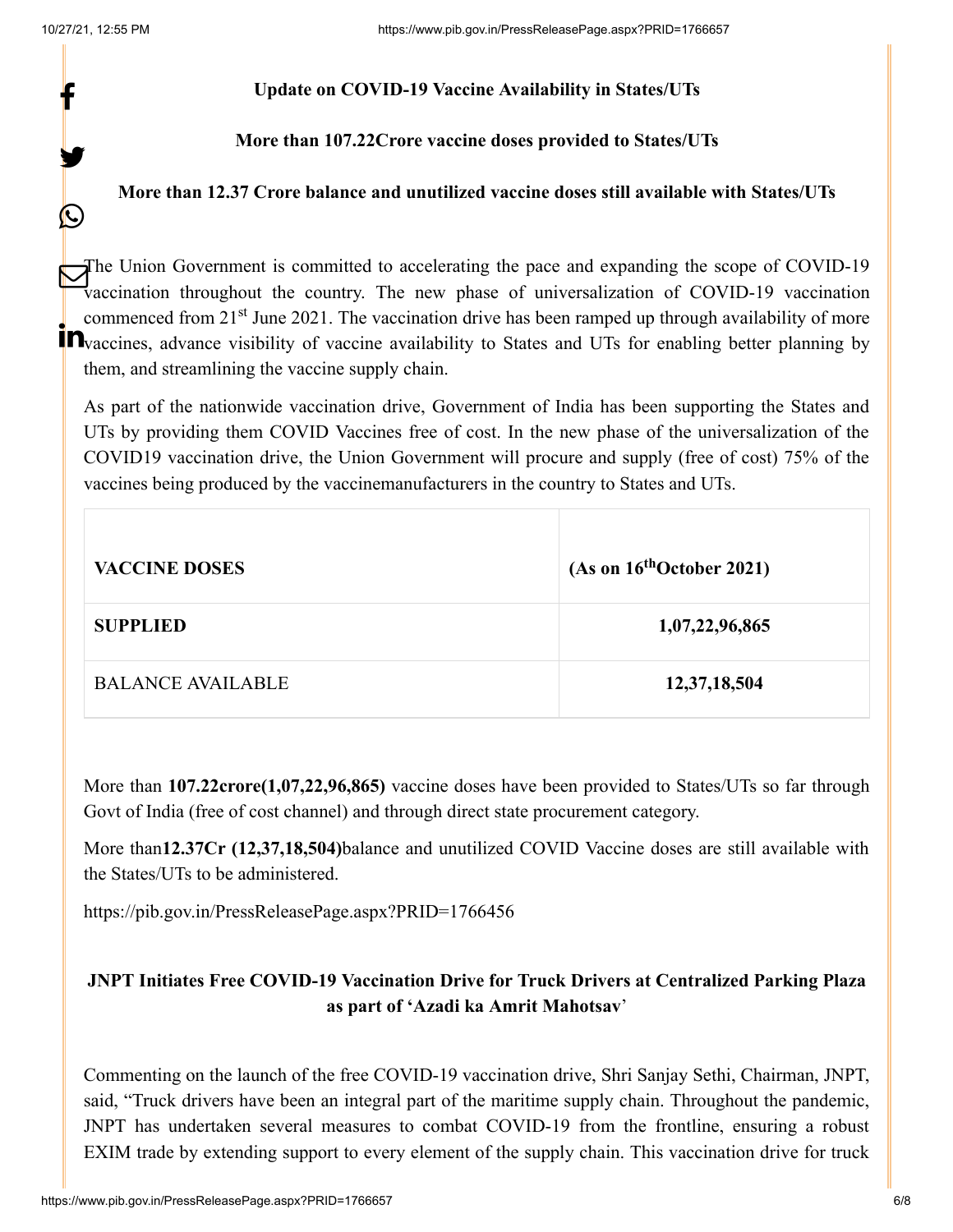<u>in</u>

10/27/21, 12:55 PM https://www.pib.gov.in/PressReleasePage.aspx?PRID=1766657

drivers is one such important initiative under that. Besides this our tech-enabled Centralized Parking Plaza (CPP), equipped with a dormitory, canteen, hygienic toilets, vehicle repairs, and maintenance amenities, is dedicated to extending every possible assistance to truck drivers." f

The vaccination drive initiated by the JNPT Hospital earlier this year continues to gain momentum.<br>Theoreth this immunization drive the INPT Hospital has edministered over 20,000 COVID 10 veceines. Through this immunization drive, the JNPT Hospital has administered over 20,000 COVID-19 vaccines. Furthermore, JNPT's Dedicated COVID-19 Health Center (DCHC) achieved a new milestone by **P**recording "Zero COVID Patients". Moreover, the Port continues to fast-track clearances for critical medical cargo essential for treating COVID-19.

 $\sum_{\text{https://pib.gov.in/PressReleasePage.aspx?PRID=1766595}$  $\sum_{\text{https://pib.gov.in/PressReleasePage.aspx?PRID=1766595}$  $\sum_{\text{https://pib.gov.in/PressReleasePage.aspx?PRID=1766595}$ 

# **Important Tweets**

[#IndiaFightsCorona](https://twitter.com/hashtag/IndiaFightsCorona?src=hash&ref_src=twsrc%5Etfw):

Daily New Cases vis-à-vis Daily Samples Tested (As on 26th October, 2021, Till 8:00 AM)

☑️[#StaySafe](https://twitter.com/hashtag/StaySafe?src=hash&ref_src=twsrc%5Etfw) and follow [#COVIDAppropriateBehaviour](https://twitter.com/hashtag/COVIDAppropriateBehaviour?src=hash&ref_src=twsrc%5Etfw) [#Unite2FightCorona](https://twitter.com/hashtag/Unite2FightCorona?src=hash&ref_src=twsrc%5Etfw) [#StayHomeStaySafe](https://twitter.com/hashtag/StayHomeStaySafe?src=hash&ref_src=twsrc%5Etfw) [pic.twitter.com/MtkEXDbjAj](https://t.co/MtkEXDbjAj)

— #IndiaFightsCorona (@COVIDNewsByMIB) [October 26, 2021](https://twitter.com/COVIDNewsByMIB/status/1452934813787123713?ref_src=twsrc%5Etfw)

[#IndiaFightsCorona](https://twitter.com/hashtag/IndiaFightsCorona?src=hash&ref_src=twsrc%5Etfw):

More than 11 Lakh (11,31,826) [#COVID19](https://twitter.com/hashtag/COVID19?src=hash&ref_src=twsrc%5Etfw) samples tested in the last 24 hours.

☑️Together, we can win the battle against COVID-19.

➡️[#StaySafe](https://twitter.com/hashtag/StaySafe?src=hash&ref_src=twsrc%5Etfw) and follow [#COVIDAppropriateBehaviour](https://twitter.com/hashtag/COVIDAppropriateBehaviour?src=hash&ref_src=twsrc%5Etfw) [#Unite2FightCorona](https://twitter.com/hashtag/Unite2FightCorona?src=hash&ref_src=twsrc%5Etfw) [@MoHFW\\_INDIA](https://twitter.com/MoHFW_INDIA?ref_src=twsrc%5Etfw) [pic.twitter.com/jOnMbWVwok](https://t.co/jOnMbWVwok)

— #IndiaFightsCorona (@COVIDNewsByMIB) [October 26, 2021](https://twitter.com/COVIDNewsByMIB/status/1452899948555485186?ref_src=twsrc%5Etfw)